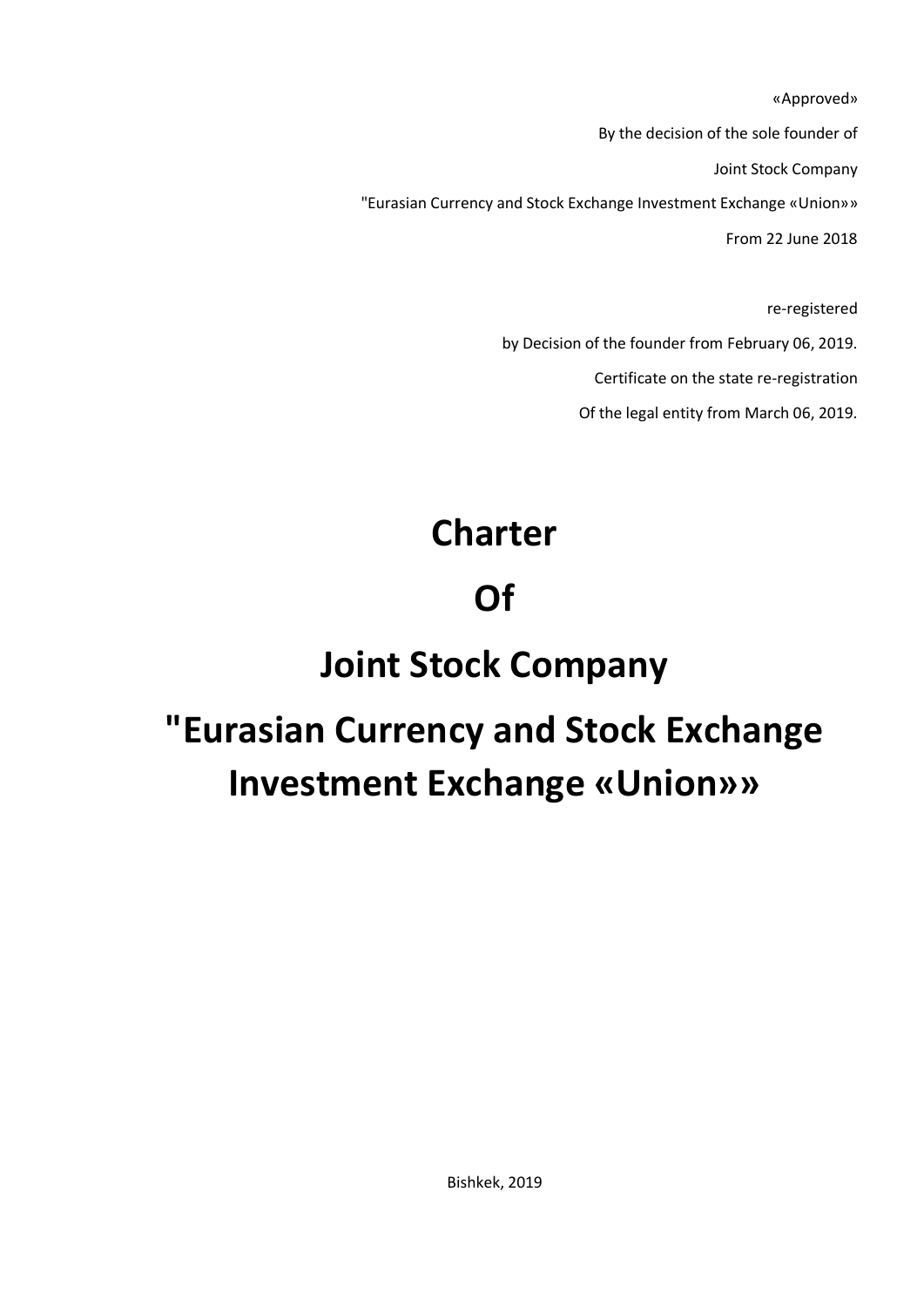### Article 1. THE SCOPE OF THE CHARTER

1.1. Joint Stock Company "Eurasian Currency and Stock Exchange Investment Exchange «Union»» (hereinafter referred to as the Company) is registered and operates in accordance with the Constitution, the Civil code of the Kyrgyz Republic, the law of the Kyrgyz Republic" on joint stock companies", international treaties and agreements and other regulatory legal acts of the Kyrgyz Republic and operates on the basis of this Charter.

1.2. This Charter defines the order of functioning and legal status Of the Joint Stock Company "Eurasian Currency and Stock Exchange Investment Exchange «Union»», the rights and obligations of shareholders, structure and competence of governing bodies and the order of their decision-making, the order of preparation and holding of the General meeting of shareholders. This Charter applies to legal relations of shareholders, General Director and auditor of the Company.

1.3. The term of the Company's activity is not limited.

Article 2. BRAND NAME AND REGISTERED OFFICE OF THE COMPANY.

2.1 Full name of the Company:

in the Kyrgyz language: «Евразия валюталык-инвестициялык фондулук биржа «Союз»» Ачык Акционердик Коому

- in English: Joint Stock Company "Eurasian Currency and Stock Exchange Investment Exchange" Union»»;

- in Russian: Открытое Акционерное Общество «Евразийская валютно-фондовая инвестиционная биржа «Союз»»

2.2. Company short name:

in the Kyrgyz language: ААК «ЕВИФБ «Союз»»

- in English: JSC «ECSIE «Union»»;

- in Russian: ОАО «ЕВФИБ «Союз»»

2.3. Legal address: Kyrgyz Republic, Bishkek, Kulatov Str., h. 8/1,off. 38;

Article 3. THE LEGAL STATUS OF THE EXCHANGE

3.1. The company is a legal entity in the form of an open joint stock company, from the moment of state registration in accordance with the procedures established by the legislation of the Kyrgyz Republic, acquires the status of a legal entity from the moment of state registration in accordance with the established procedure and is guided in its activities by the legislation and this Charter and performs the rights and obligations necessary for the implementation of the Charter activity, has in the ownership separate property, including transferred to the authorized capital (Charter capital formed by the founder). – "Eurasian Investment Union"), which is recorded on the independent balance sheet of the Company.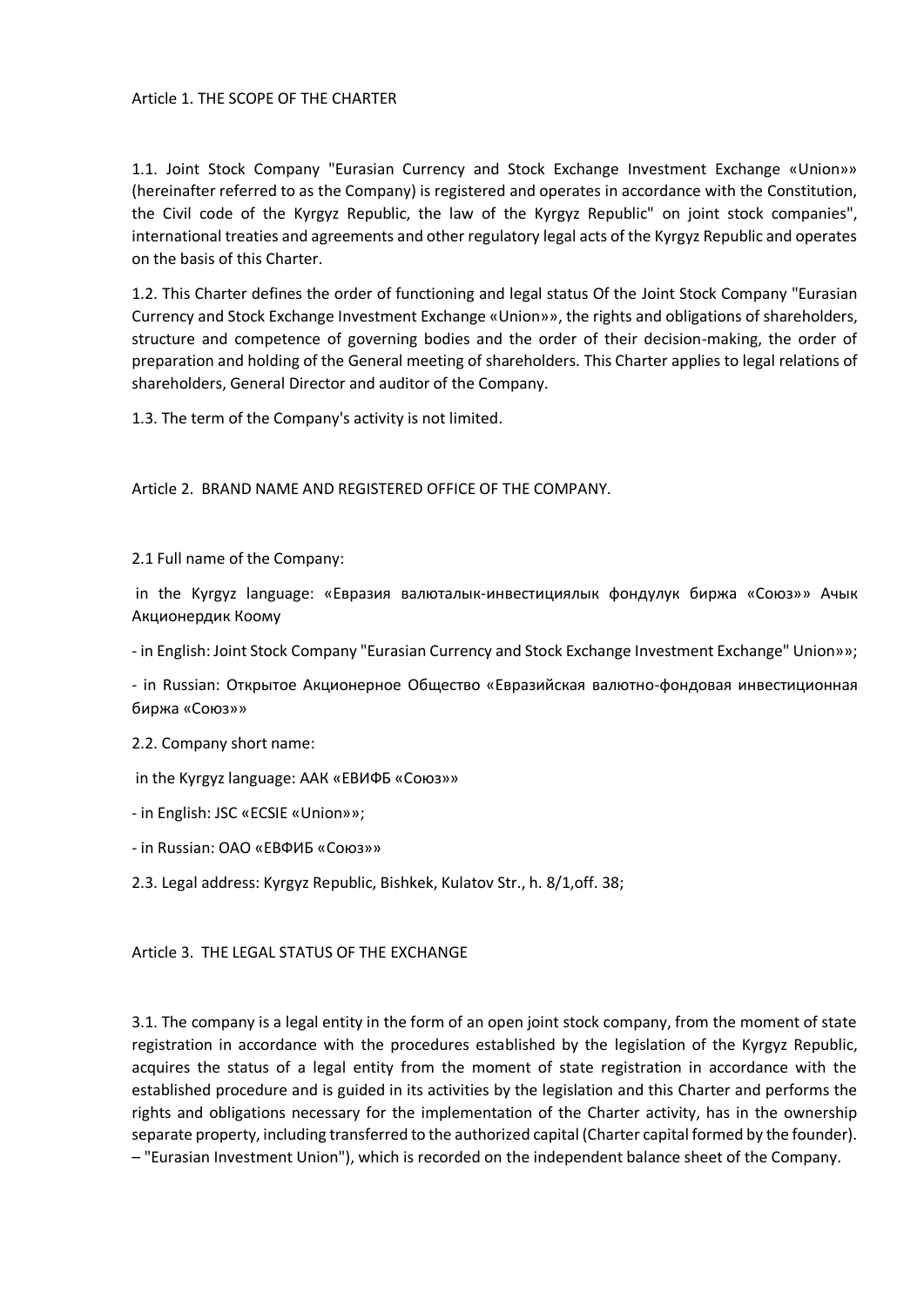From the moment of state registration, the Company acquires civil rights and obligations necessary for the implementation of any activities not prohibited by law.

3.2. The company has the right to open Bank accounts on the territory of the Kyrgyz Republic and abroad.

3.3. The company owns, uses, manages its property, income generated products in accordance with its statutory goals and objectives.

3.4. The company has the right to enter into transactions on its own behalf, to acquire and exercise property and non-property rights, to bear obligations, to be a claimant and a defendant in court.

3.5. The company may establish branches and open representative offices in the territory of the Kyrgyz Republic and other States, have subsidiaries and dependent business companies.

3.6. The company shall be liable for its obligations with all property belonging to it. Shareholders are not liable for the obligations of the Company and bear the risk of losses associated with its activities only to the extent of the value of their shares.

3.7. The company is also not liable for the obligations of its shareholders.

3.8. The company has a round seal containing its full company name in the state and / or official language and an indication of its location. The company has the right to have stamps and forms with its name, its own emblem, as well as a trademark registered in the prescribed manner and other means of individualization of participants in the turnover, goods, works and services. In the Company the officework is conducted in the state and / or official language, as well as in other languages along with the state language. The official languages of the Company are Kyrgyz and Russian.

3.9. The company may acquire and grant rights to own and use security documents, know-how technologies, intellectual property and other information.

3.10. The company has the right to participate in other legal entities, to open branches, representative offices, subsidiaries and dependent companies, to provide them with the necessary funds at the expense of their own property and to determine the order of their activities.

3.11. The company has the right:

• to undertake the necessary structural transformation of Company;

\* to issue powers of attorney and guarantees for property and financial transactions on behalf of the Company;

\* to issue, place, purchase, redeem, sell shares in accordance with the procedure established by the current legislation of the Kyrgyz Republic;

\* to issue other securities in accordance with the procedure established by the current legislation of the Kyrgyz Republic;

• to obtain and use the credits in som (KGS) and in foreign currency;

\* to perform transactions with securities held by the Company;

\* to have settlement and currency accounts with banks;

\* to give cash loans to members of the management bodies and employees of the Company, invest and reinvest the Company's funds;

\* to appoint officials and authorized employees, in accordance with the activities of the Company, provide them with appropriate payment and remuneration;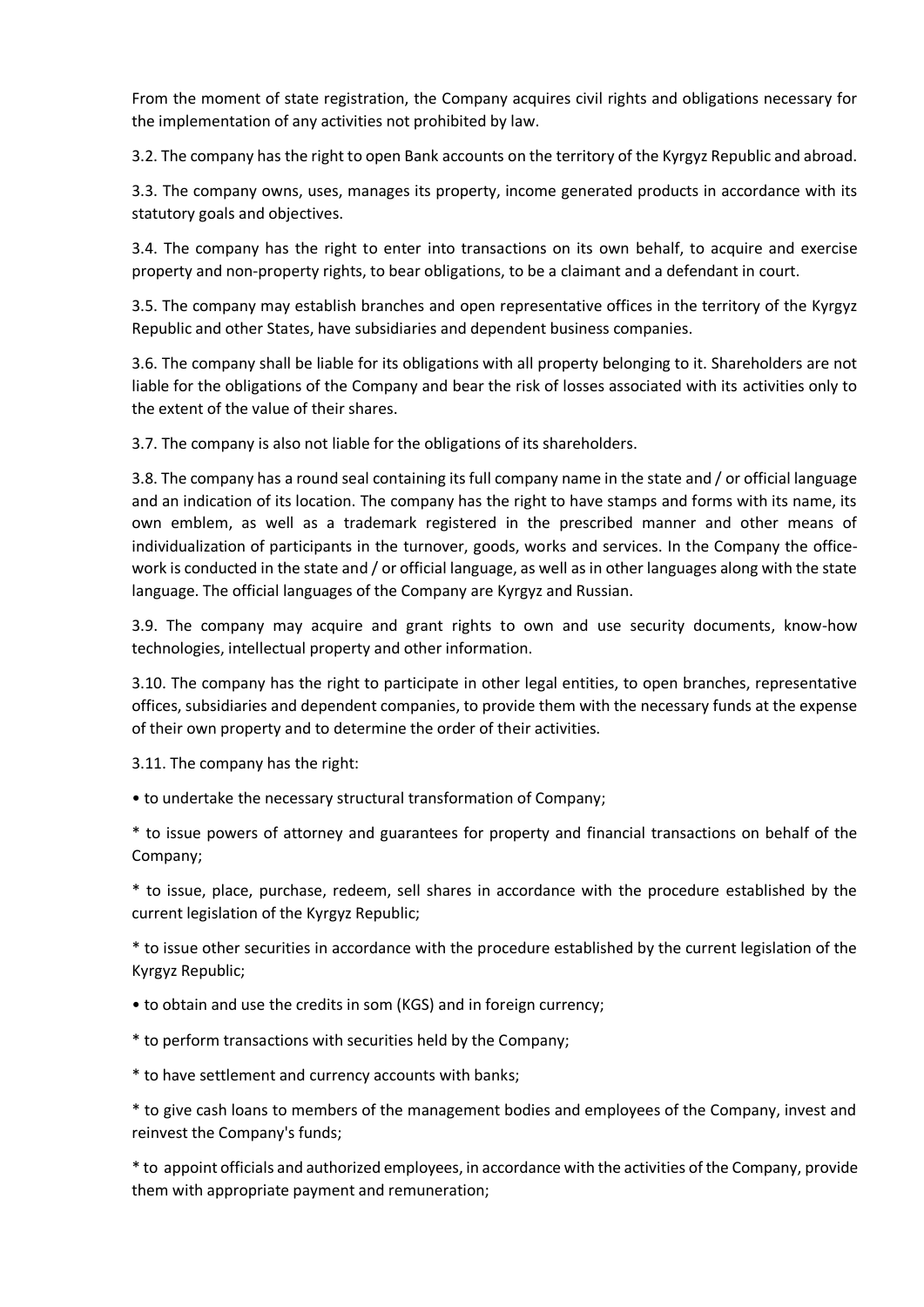\* to make changes to this Charter, cancel it as a whole or any of its conditions in the order established by the legislation of the Kyrgyz Republic and this Charter;

\* to carry out any activity directly related to the main activity of the Company independently or as a member of joint ventures and other activities not prohibited by the legislation of the Kyrgyz Republic;

\* to create exchange commissions;

\* to stop trading if the quotes (prices) deviate by more than a certain Limit;

\* to issue exchange bulletins, reference books and other information and advertising materials in electronic format and on paper;

- to trade in an electronic format;
- \* to issue exchange traded securities and specialized contracts;
- \* to open and close REPO accounts;
- to carry out clearing transactions for its members;
- to carry out clearing settlements and offsets between the Exchange members;
- \* to decide on the accreditation of specialized financial institutions;
- \* to trade shares of joint-stock companies, including subscription agreements;

 bonds of the Kyrgyz Republic and other States and state bodies, bodies of local administration, as well as joint-stock companies and other legal entities of various countries of the world;

\* to ensure placement of government debt obligations;

\* to issue or innovate option certificates and other derivative securities certifying the rights of their holders to purchase or sell the above listed stock values;

\* to establish arbitration, quotation and evaluation committees of the Exchange;

\* to perform the necessary exchange actions with Deposit and / or savings certificates, promissory notes, mortgages, credit resources and other credit and financial instruments.

The company may have other rights in accordance with the legislation and regulations of the Kyrgyz Republic and international traditions of exchange activities.

3.12. The company is obliged:

\* organize stock trading;

\* to carry out quotation (price determination) of exchange goods on the basis of their supply and demand ratio;

\* timely inform the participants of the exchange trades about the place and time of the exchange trades;

\* create and implement conditions to ensure the execution of exchange transactions;

• provide definition, clarification and offset of mutual liabilities of the participants of the trading (clearing), as well as payments between them through special accounts opened with the clearing of the Exchange;

• keep separate records of the funds of the Exchange and Exchange members;

\* regularly (at least once a week) to place on its official website quotes (prices) of exchange securities, as well as to inform the participants of exchange trading on the results of each exchange day;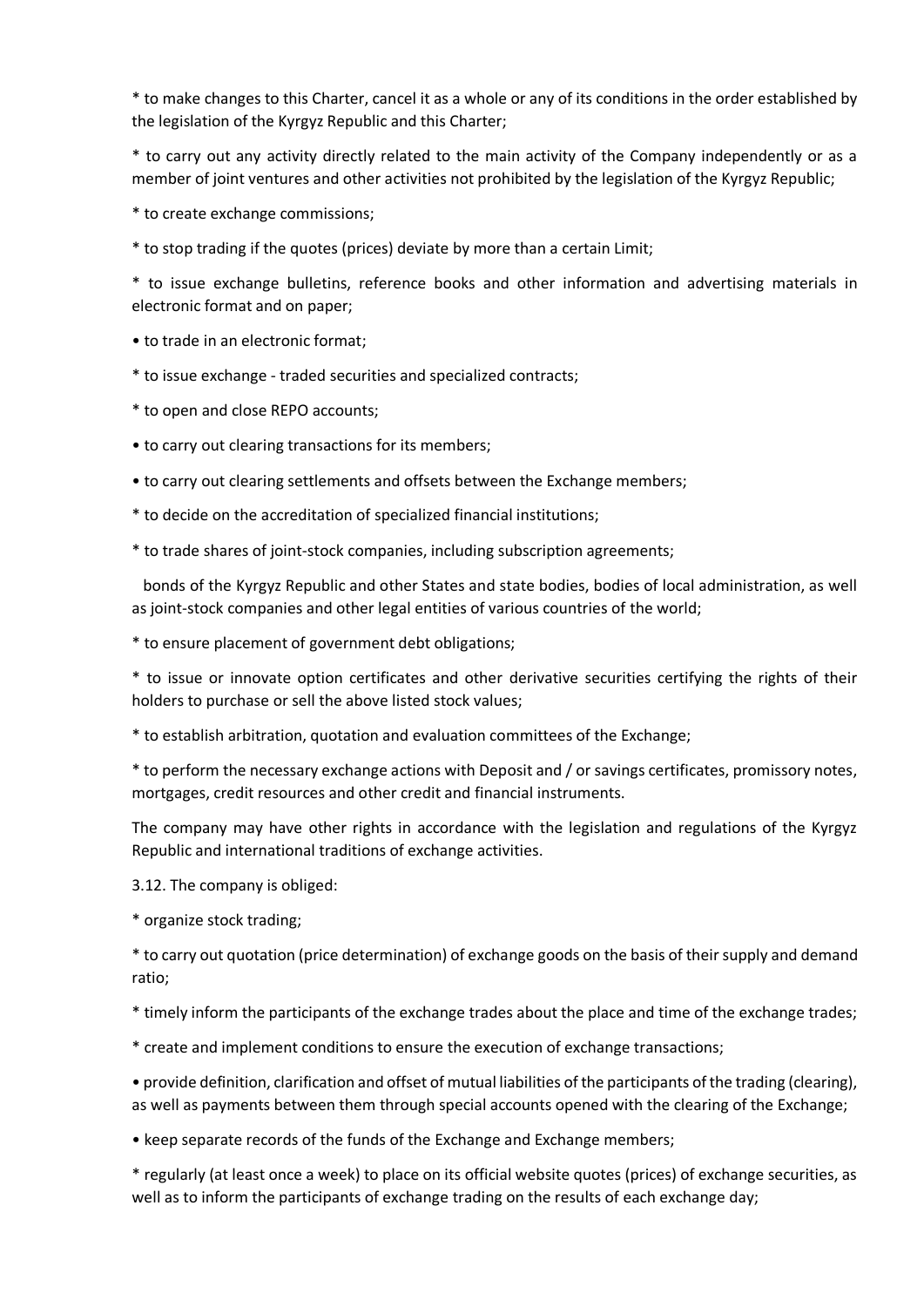• conduct analysis of compliance of business processes and projects, the development of the Exchange;

\* ensure equal treatment of all shareholders regardless of income, gender, race, religion, nationality, language, social origin, personal and social status;

\* issue other securities at the request of the exchange Members - trading participants, having previously checked and determined the price of the asset being the security of these securities.

To ensure transparency of the Company's activities it:

\* defines clear criteria for classifying information as confidential information, trade secrets, and information that may affect price changes;

\* ensures publication of the information subject to mandatory disclosure on the official website of the Company and in other sources provided for by law;

\* publish openly the amount of remuneration and compensation of the company's Executive body;

\* publishes on the official website of the Company information on the Executive body and the assessment of the effectiveness of its activities, the structure of the share capital (shareholders with a share of more than 20%);

\* publish justifications for the proposed distribution of net profit, the amount of dividends, their compliance with the dividend policy adopted by the Company, as well as, if necessary, explanations and economic substantiation of the volumes of the direction of a certain part of the net profit for the development of the Company;

\* submit other information about the Company at the request of shareholders and/or members of the Company within a reasonable time, except for confidential information and information representing a trade secret;

The company may also bear other obligations in accordance with the legislation of the Kyrgyz Republic.

#### Article 4. OBJECTIVES, THE MAIN ACTIVITIES OF THE EXCHANGE.

4.1. The company is a legal entity, a commercial organization, the legal form is a joint stock Company.

4.2. Type Of Society – Open.

4.3. Company - a legal entity that is the organizer of exchange trading on the stock market, the market of state, corporate, exchange and other securities, derivative financial instruments (derivatives), including the money market on the basis of established rules in the Kyrgyz Republic.

4.4. The purpose of the Company's activities is to ensure the organization and regulation of the securities market and the formation of prices for commodities on the basis of supply and demand.

4.5. The company is a professional participant of the foreign exchange market and securities market, providing services that facilitate transactions with currency, securities and other financial instruments between trading participants.

4.6. The company has the right to engage in other activities in accordance with the legislation of the Kyrgyz Republic.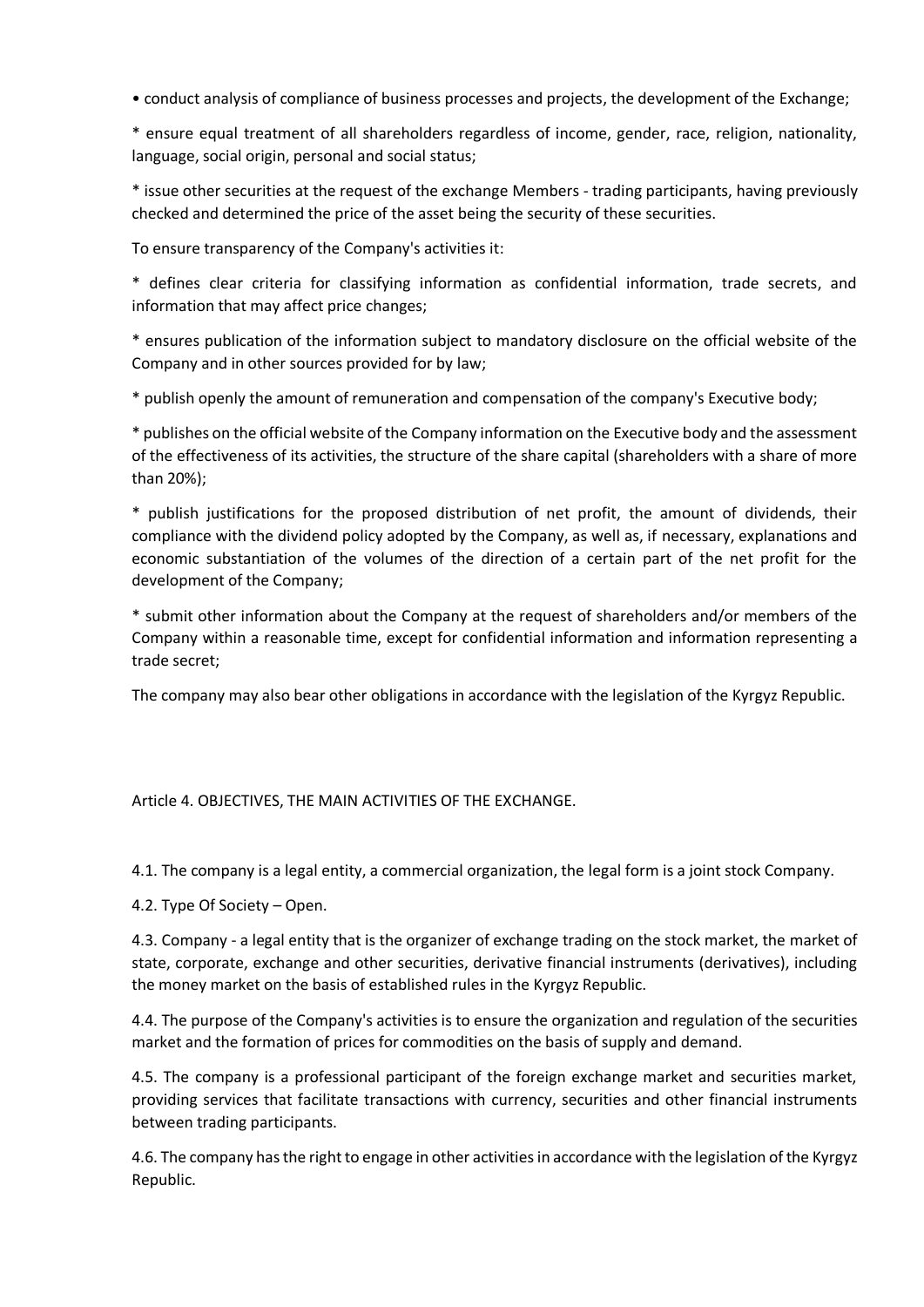4.7. The company in its financial and economic activities is based on the principles of self-sufficiency, full self-financing, has full economic independence in determining the form of management, making economic decisions, setting prices for services, remuneration, protection of the rights and legitimate interests of its shareholders.

4.8. The main activities of the Company are:

- organization and conduct of exchange trading with derivative financial instruments, including derivatives and / or other exchange securities;

- organization and conduct of interbank exchange trading for the purchase and sale of foreign currency, the determination of the results of trading of the national currency to foreign currencies;

- organization and holding of trades in government securities, implementation of rights registration for government securities and their safekeeping and the clearing and settlement of transactions;

- organization and conduct of exchange trading on the money market;

- clearing and settlement of transactions of exchange trading participants in national, foreign and international currencies;

- implementation of quotation (price determination) of exchange goods based on the ratio of their supply and demand;

- development of infrastructure of the Exchange;

- application of innovative methods of exchange trading;

- developing and enforcing mandatory for members of the stock Exchange the rules of exchange trade and exchange contracts for specialized standard forms of documents for registration of prisoners in exchange trades;

- maintaining a high level of professional qualification of employees of the Exchange members (traders);

- providing the participants of the exchange trades with relevant information on the results of each exchange trade, providing them with the necessary Advisory and other services;

- development and implementation of software and automated systems for the organization and conduct of exchange trading, as well as for clearing and settlement of transactions of trading, accounting and storage of government securities;

- implementation of other activities in accordance with the legislation of the Kyrgyz Republic.

4.7. The company conducts its business using IT technology.

4.8. The company has the right to engage in any production, commercial, financial and other activities not prohibited by law. According to the types of activities for which permits are required, the Company carries out its activities on the basis of licenses issued by the relevant authorities, in accordance with the legislation of the Kyrgyz Republic.

4.9. The company must have a seal containing its brand name in accordance with the requirements of the legislation, as well as the right to have stamps, letterheads, its own logo and trademark.

Article 5. SHARES AND OTHER SECURITIES OF THE COMPANY.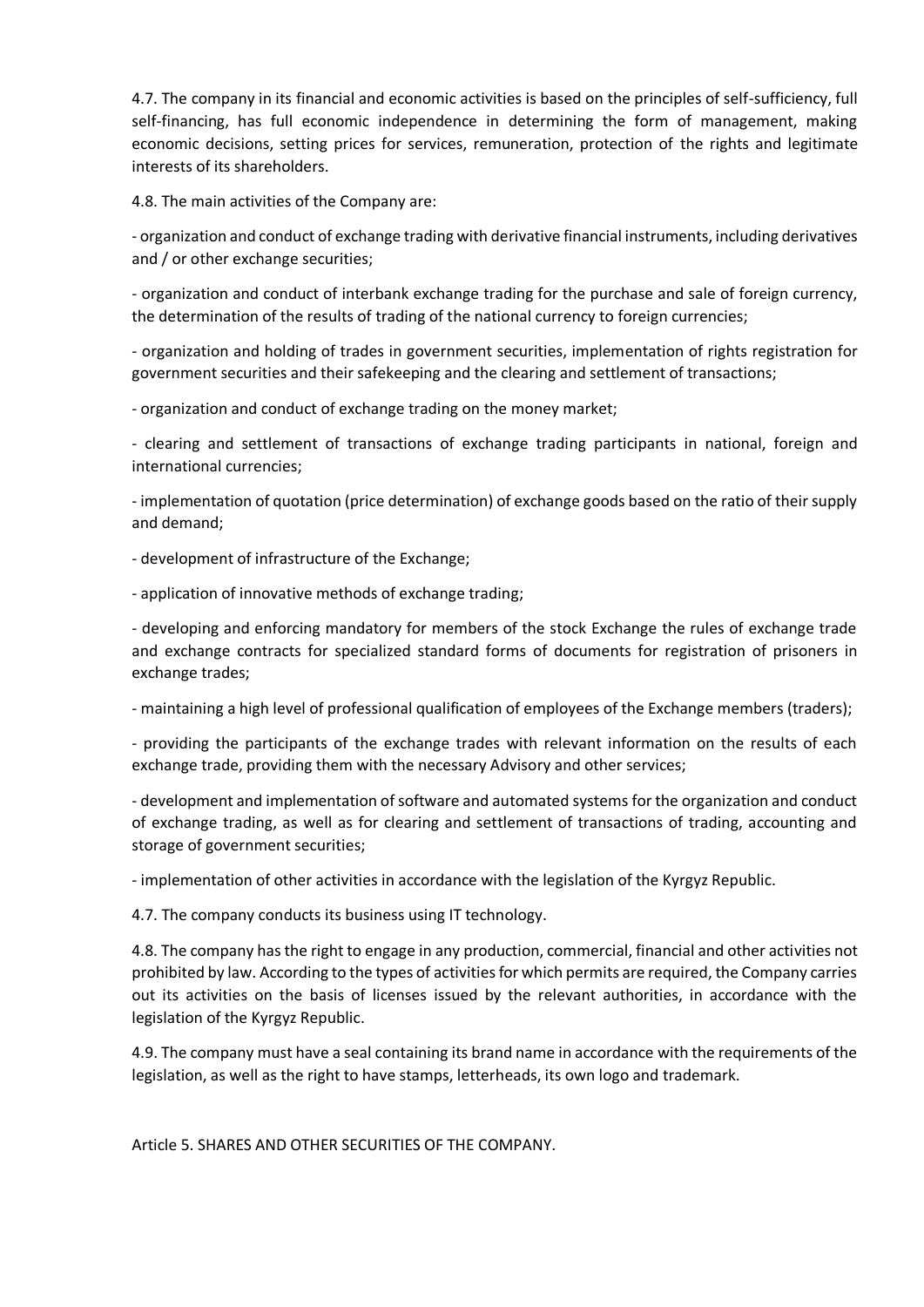5.1. The company has the right to issue ordinary and preferred registered shares (hereinafter - shares).

5.2. Shares of the Company are registered issue securities and by type they are ordinary shares.

5.3. The owner of the share-a shareholder of the Company is a legal or natural person to whom the shares of the Company belong on the right of ownership or other proprietary right.

5.4. A common share of the Company provides each shareholder owning it with the same amount of rights as other owners of shares of this type

5.3. The total number of ordinary registered shares of the Company is 9,159,220 (nine million hundred fifty nine thousand two hundred twenty)registered ordinary shares with a nominal value of 1 (one) som (KGS) each.

5.4. The company has the right to issue and place additional shares.

5.5. The order and terms of additional placement of shares shall be established in accordance with the decision of the General meeting of shareholders.

5.6. The company has the right to issue other securities in accordance with the decisions of the General meeting of shareholders.

5.7. The terms, procedure and methods of securities placement shall be established in accordance with the decisions of the General meeting of shareholders.

5.8. The company may acquire shares placed by it for resale, distribution to its shareholders or cancellation. Such shares shall be sold not later than one year from the date of their acquisition, otherwise the General meeting of shareholders shall be obliged to make a decision on reduction of the number of outstanding shares by cancellation of the said shares within three months.

The shares acquired by the company do not provide voting rights, they are not taken into account when counting votes, dividends are not accrued on them.

It is prohibited to conduct transactions with shares of own issue acquired by the company after a oneyear period from the date of their acquisition.

The total amount of shares of own issue acquired by the joint-stock company shall not exceed 10 percent of the total number of shares issued by the company.

5.9. The company is prohibited from accepting shares issued by it as collateral.

Article 6. SHAREHOLDERS, RIGHTS AND DUTIES.

6.1. Shareholders of the Company may be legal entities or individuals, residents and non-residents of the Kyrgyz Republic.

6.2. Shareholders are not liable for the obligations of the Company and bear the risks of losses associated with its activities only within the value of their shares. Shareholders who have not fully paid for shares are jointly and severally liable for the Company's obligations within the unpaid value of their shares. The company is not liable for the obligations of its shareholders.

6.3. Shareholders of the Company have property and non-property rights in accordance with the current legislation of the Kyrgyz Republic.

6.4. Rights of shareholders-holders of ordinary shares: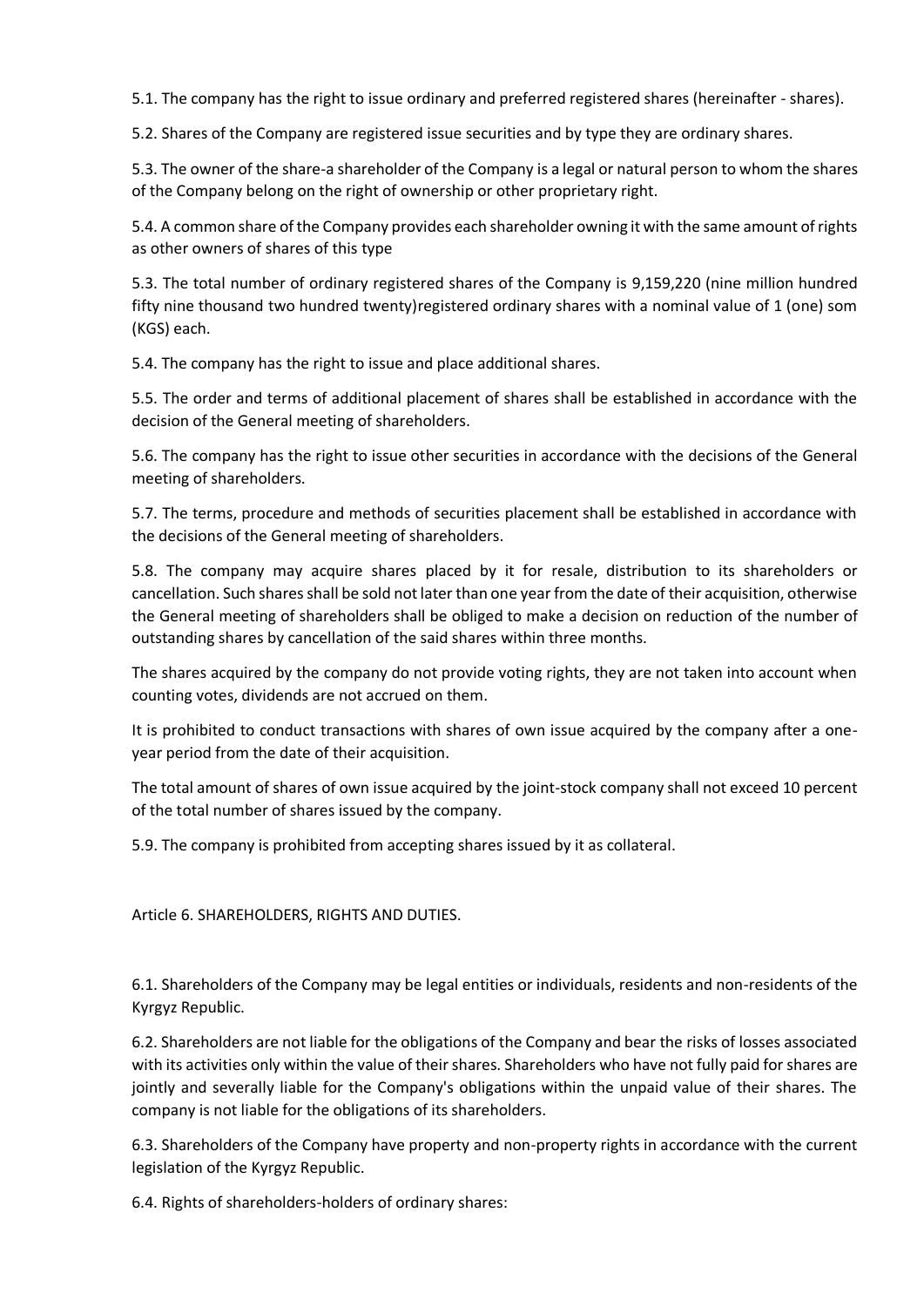Each ordinary share of the company gives the shareholder-its owner the same amount of rights:

6.4.1 property rights of shareholders:

\* receive part of profit (dividends) from the company's activities;

\* receive part of the company's assets in case of liquidation;

\* bequeath all or part of the shares to citizens, legal entities, the state or local government;

\* sell or otherwise transfer shares or part of them to other citizens or legal entities;

\* transfer shares or part of them as collateral or trust management to other citizens or legal entities;

\* in accordance with the Charter of the company to acquire shares issued by the joint-stock company in a preferential manner.

6.4.2 moral rights of the shareholders:

\* participate in the management of the Affairs of the joint-stock company in the manner prescribed by this Law and the Charter of the company;

\* participate in shareholder meetings with voting rights;

\* make proposals for inclusion in the agenda of the General meeting of shareholders;

\* protect their rights in court, sue the company's officials, as well as persons who are interested in the company's transaction in accordance with article 75 of the law KR "on joint-stock companies", provided that the property rights of the shareholder are violated and he suffered property damage;

\* challenge the decisions taken by the company within one year from the date of such decision, provided that this decision violates the property rights of the shareholder and causes property damage;

\* challenge in court the validity of the issue and / or the procedure related to the issue within two months from the date of state registration by the authorized state body of the Kyrgyz Republic regulating the securities market, the issue of shares, provided that its valid rights to participate in this issue have been violated, and this issue has caused property damage;

\* receive information on the company's activities in the manner prescribed by this Law and the Charter of the company;

\* apply to the court to protect the interests of shareholders and the company itself on transactions in which there is an interest of persons referred to in article 75 of the law of the Kyrgyz Republik "on joint stock companies", provided that the property rights of the shareholder are violated and he suffered property damage.

6.5 a Shareholder in accordance with the legislation of the Kyrgyz Republic and the Charter of the Company may have other property and non-property rights.

6.6 the right of a shareholder to participate in the meeting of shareholders and to vote in its shares on any issues at its discretion may not be restricted by any persons, state bodies or courts.

6.7 a Person registered in the register of shareholders of the company shall promptly inform the holder of the register of shareholders of the company of changes in its data. In case of failure to provide them with information on changes in their data, the company and the independent Registrar shall not be liable for the losses caused in this regard.

6.8 Shareholders shall not interfere with the activities of the Company's management bodies by unreasonably requesting documents and using confidential information and/or trade secrets.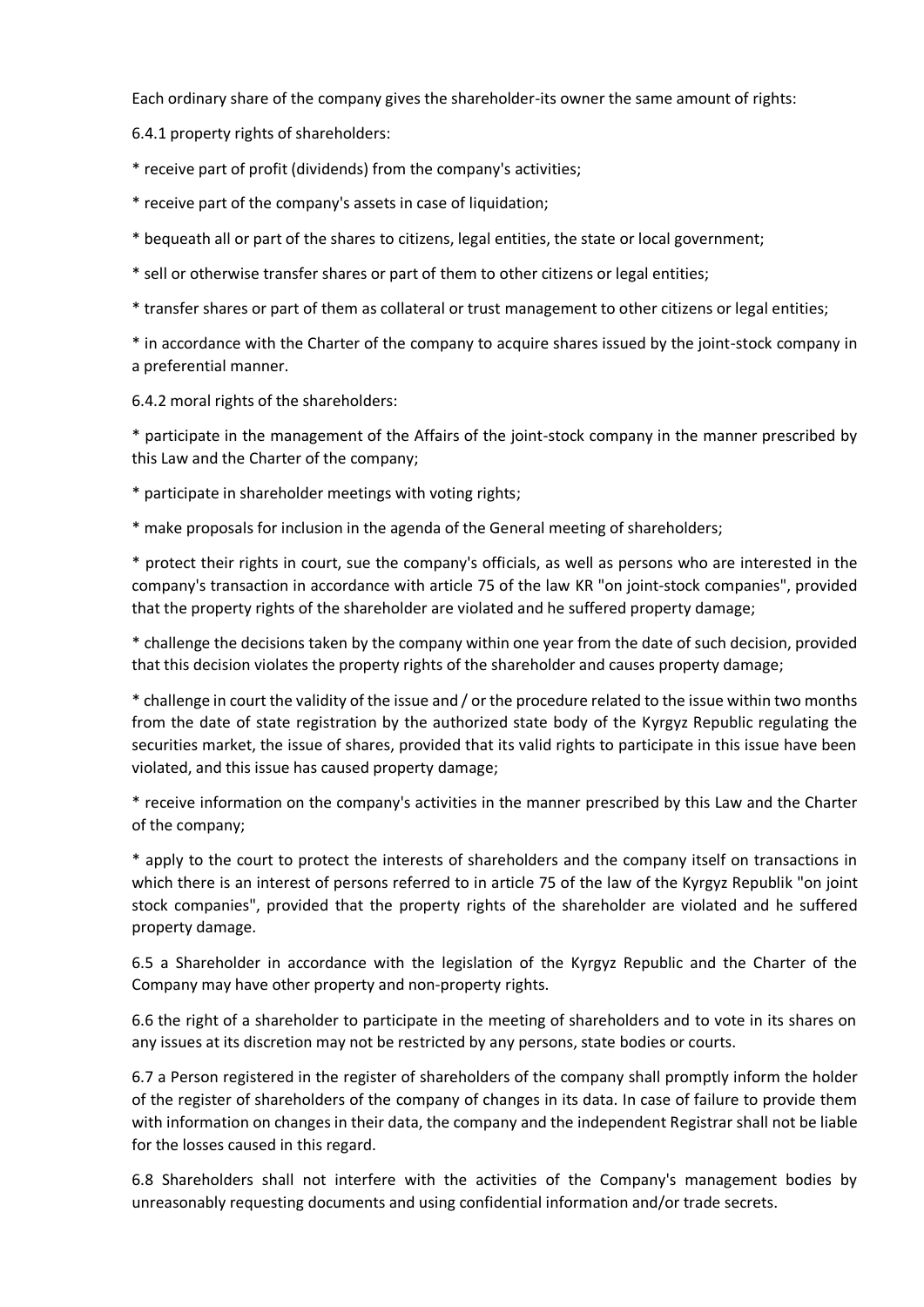6.9 no other duties may be assigned to shareholders without their consent. Decisions of The General meeting or the Executive body of the Company imposing other obligations on shareholders shall be deemed invalid.

Article 7. CHARTER FUND (CHARTER CAPITAL), ITS INCREASE OR DECREASE

7.1. The capital of the Company is the assets of the Company less its liabilities.

7.2. The authorized capital of the Company is 9 159 220 (nine million one hundred and fifty nine thousand two hundred and twenty) som (KGS) and consists of 9 159 220 (nine million one hundred and fifty nine thousand two hundred and twenty) registered ordinary shares with a nominal value of 1 (one) som (KGS) each.

7.3. Shares are issued in non-documentary form in the form of records in the registers in electronic form.

7.4. The Charter capital of the Company may be increased by issuing additional shares of the Company and its placement. Additional shares may be placed by the Exchange only within the number of declared and officially registered shares established by the Charter of the Company.

7.5. The increase in the authorized capital of the Company is registered in the amount of the nominal value of the placed additional shares. The number of declared shares of certain types specified in the Charter of the Company shall be either reduced by the number of placed additional shares of these types, or increased and registered officially.

7.6. Decisions to increase the Charter capital of the Company and to make appropriate amendments to the Charter of the Company shall be made by the General meeting of shareholders in the manner prescribed by law. The Decision to increase the authorized capital of the Company shall determine the number of additional ordinary registered shares to be placed and / or additional issue of preferred shares, including the terms and conditions of their placement.

7.7. The authorized capital of the Company may be reduced by reducing the nominal value of shares or reducing their total number, including by purchasing a part of the company's shares with their subsequent destruction.

7.8. Decisions to reduce the authorized capital and to make appropriate amendments to the Charter of the Company shall be made by the General meeting of shareholders in accordance with the legislation of the Kyrgyz Republic.

Article 8. THE FUNDS OF THE COMPANY

8.1. The company has the right to create funds. The purpose, order of formation and size of the created funds are determined by the decision of the General meeting of shareholders. The company's funds are created only from the company's net profit.

Article 9. THE MANAGEMENT STRUCTURE OF THE COMPANY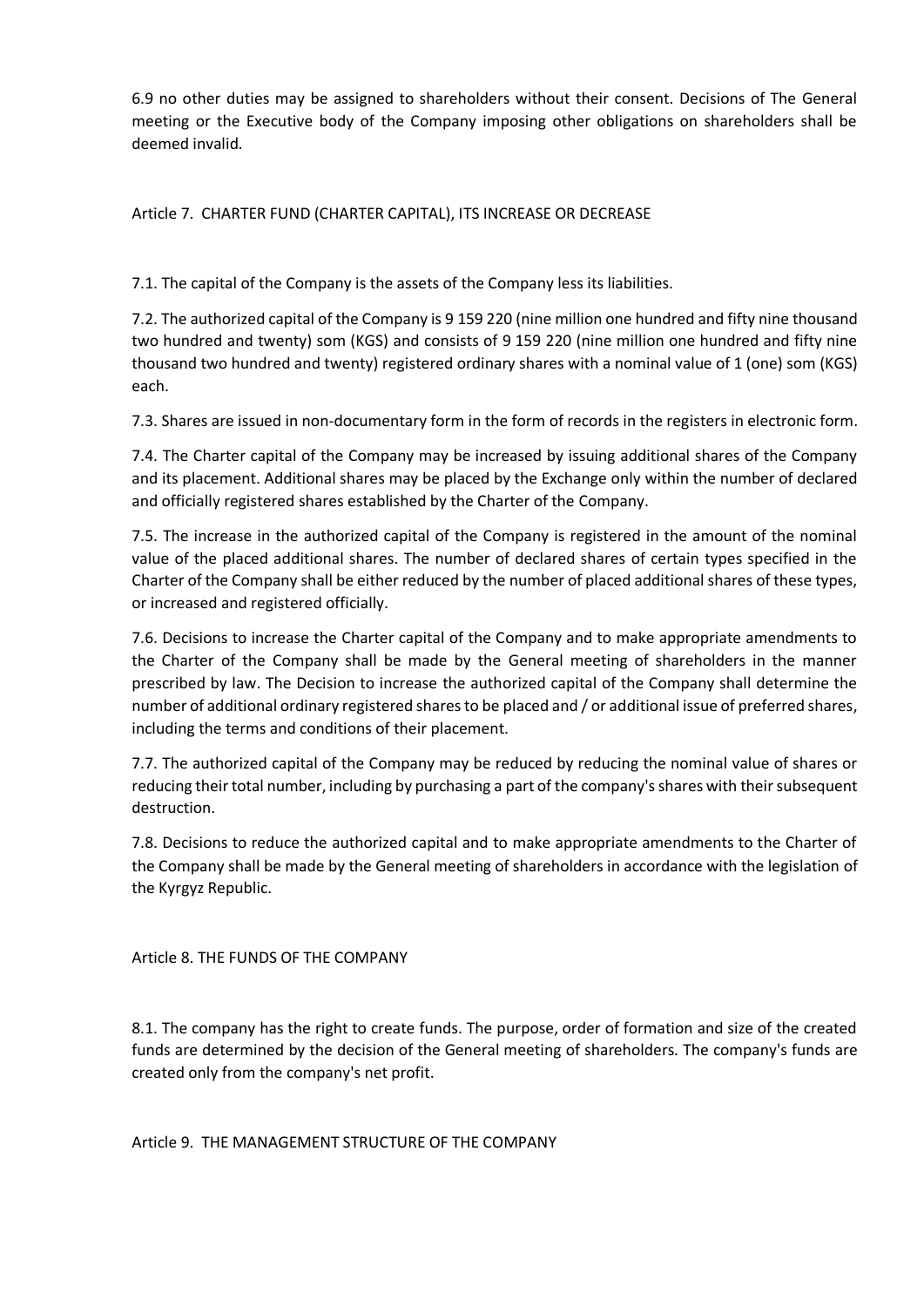9.1. The management bodies of the company are:

The General meeting of shareholders is the Supreme governing body.

The General Director of the Company is the sole Executive body that manages the current activities of the Company.

Auditor-control body.

Article 10. THE GENERAL MEETING OF SHAREHOLDERS

10.1. The General meeting of shareholders is the Supreme governing body of the Company.

10.2. The General meeting of shareholders is chaired by the General Director.

10.3. The General meeting of Shareholders may be broadcast on the Internet.

10.4. The right to participate in the General meeting of shareholders of the Company shall be exercised by the shareholder personally or through its representative. Shareholders participate in the voting in person and/or email and agree and/or disagree with his digital signature, and in the mode of video conferencing.

10.5. The General meeting of shareholders is held annually. The annual General meeting of shareholders is held until may 01 after the end of the financial year. The annual General meeting of shareholders shall decide on the election of the audit Commission of the Company, on the possibility of extending, renegotiating or terminating the agreement with the sole Executive body by the General Director, as well as consider the annual report of the Company, reports of the Executive body and Exchange Committees on the measures taken to achieve the development strategy of the Exchange and other documents necessary for the effective operation of the Company. In addition to the annual General meetings of shareholders are held as extraordinary meetings.

10.6. The date and procedure of the General meeting of shareholders, the procedure for notifying shareholders of its holding, the list of materials (information) provided to shareholders in preparation for the General meeting of shareholders shall be established by the General Director.

10.7. The notice of the General meeting of shareholders of the Company shall be published on the official website of the Company, in the mass media, and shall be sent to shareholders by e-mail no later than fourteen working days, but not earlier than thirty days before the date of the General meeting of Shareholders.

10.8. Shareholders registered in the register of shareholders of the Company received three working days before the date of the General meeting of shareholders have the right to participate in the General meeting of Shareholders. Changes in the register of shareholders of the Company may be made in the manner prescribed by legislative acts only in the case of restoration of the rights of persons not included in the said Register on the date of its formation, or correction of errors made in its formation.

10.9. The extraordinary General meeting of Shareholders is held by the decision of the General Director of the Company on the basis of his own initiative, a written request of the audit Commission, as well as a shareholder who owns at least seven percent of the voting shares. A written notice of the date, time, place and agenda of the meeting shall be sent to the shareholders not later than seven days before the date of the meeting. The Shareholders ' meeting shall be deemed competent if it is attended by Shareholders having more than fifty percent of the votes.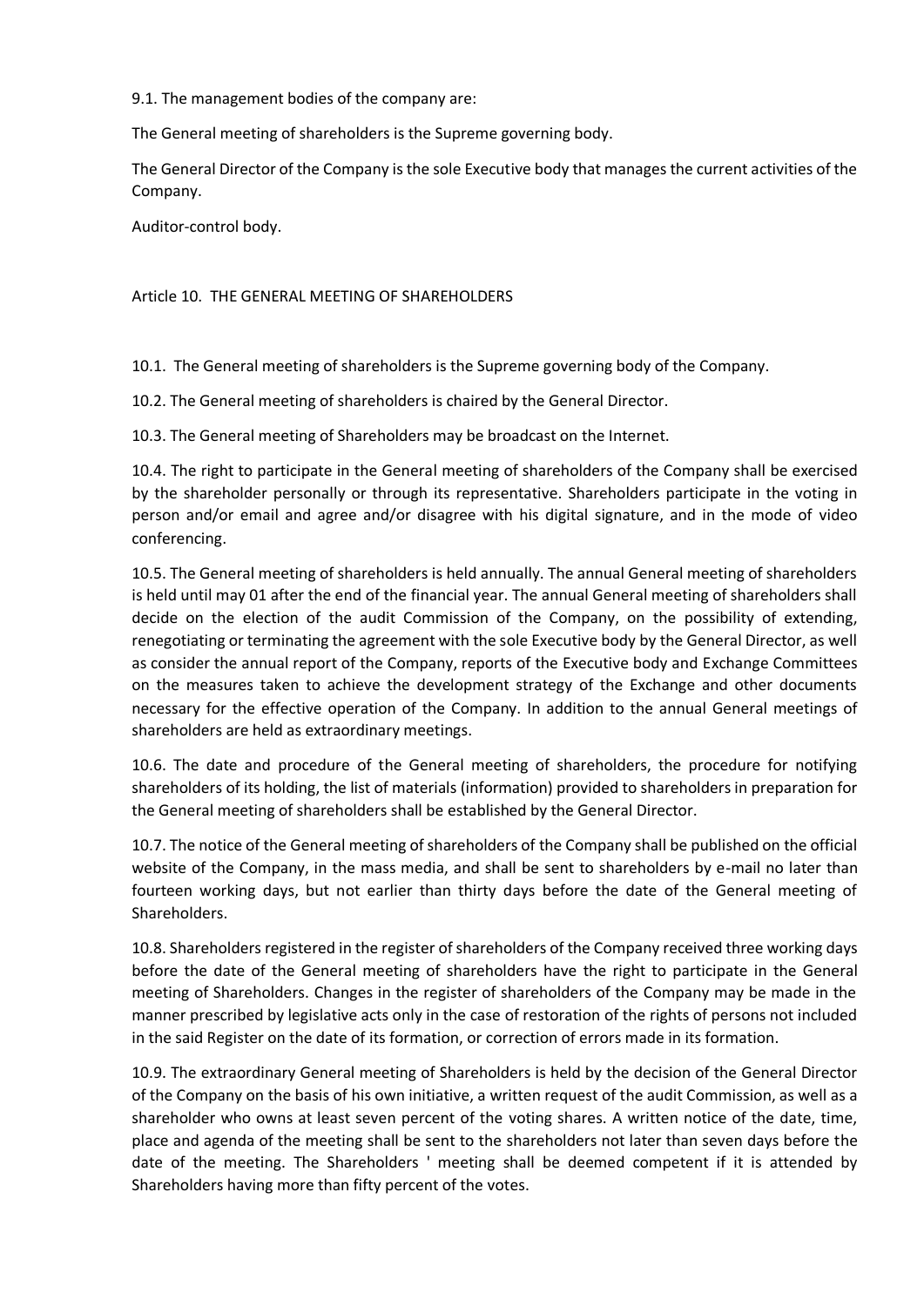10.10. Voting at the meeting of shareholders is held on the principle of"one voting share – one vote".

10.11. The exclusive competence of the General meeting of shareholders includes the following issues:

1) amendments and additions to the Charter of the company or approval of the Charter of the company in a new edition;

2) reorganization of the company;

3) liquidation of the company, appointment of the liquidation Commission and approval of the liquidation balance sheet;

4) making a decision to change (increase or decrease) the number of shares of the joint-stock company, as well as to issue securities convertible into shares;

4-1) Increase or decrease of the Authorized capital of the Company.

5) making a decision on the closed placement of shares or securities of the company issued by the open company, convertible into shares;

6) adoption of a decision on non-application of the shareholder's pre-emptive right to purchase the company's shares or securities convertible into shares provided for in article 29 of the law of the Kyrgyz REPUBLIC " on joint-stock companies;

7) making a decision on a major transaction in accordance with article 73 of the law " on joint-stock companies;

8) conversion of preferred shares into ordinary shares;

9) election of the General Director;

10) making a decision on the issue by the company of bonds and other securities not convertible into shares, the total nominal value of which is 50 percent or more of the book value of the company's assets at the date of the decision to issue such securities;

11) election of the company's auditor and early termination of his powers;

11-1) approval of the audit organization and / or the auditor of the company and the amount of the auditor's fees;

12) making a decision on the amount and procedure of payment of dividends;

13) adoption of a decision on cancellation of decisions that contradict the legislation of the Kyrgyz Republic, adopted by the previous General meetings of shareholders;

14) use of the company's reserve and other funds;

15) decision on early termination of powers of the General Director;

16) approval of the annual budget of the joint-stock company, annual reports, balance sheets, profit and loss account of the company, distribution of its profits and losses;

17) approval of the composition of the counting Commission;

18) approval of the amount of remuneration and compensation paid to the auditor of the company;

19) resolution of other issues referred by this Law, the legislation of the Kyrgyz Republic and the Charter of the company to the competence of the General meeting of shareholders.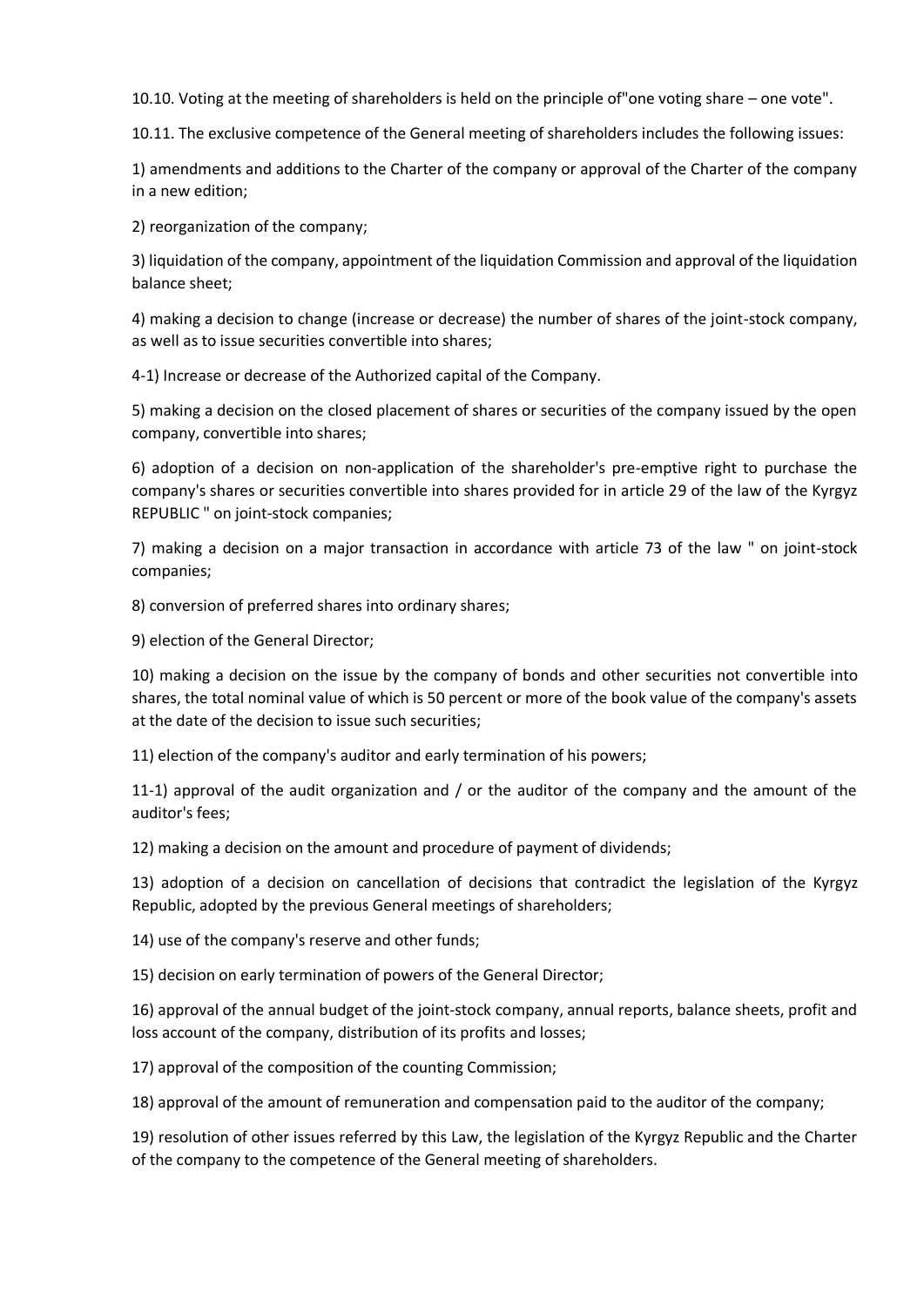10.12. Decisions on the issues listed in subparagraphs 1-8 of paragraph 10.11. The Charter shall be adopted by a majority of not less than two-thirds of the total number of voting shares of the company. Counting of votes at the General meeting of shareholders on the issue put to the vote, the right to vote in the decision of which the shareholders - owners of ordinary and preferred shares of the company, is carried out on all voting shares together.

10.13. Decision on the issues referred to in sub-paragraphs 9-16 of paragraph 10.11. of the Charter shall be adopted by the General meeting of shareholders by a majority of at least two - thirds of the votes of shareholders-owners of voting shares participating in the meeting of shareholders.

10.14. Resolution of the General meeting of shareholders on the issues listed in subparagraphs 17-19 of paragraph 10.11. The Charter is adopted by a simple majority of shareholders-owners of voting shares of the company participating in the meeting.

10.15. The decision of the General meeting of shareholders to bring the Charter of the company in accordance with the legislation of the Kyrgyz Republic is adopted by a simple majority of votes of shareholders - owners of voting shares of the company participating in the meeting.

10.16. The issues stipulated by the Charter within the competence of the General meeting of Shareholders may not be transferred to the Executive body of the Company or the Exchange committees for decision.

10.17. The General meeting of Shareholders may not make a decision on issues not included in the agenda of the meeting, as well as make changes to the agenda.

10.18. Decisions adopted by the General meeting of shareholders of the Company, as well as the results of voting shall be brought to the attention of Shareholders within ten days from the date of adoption of these decisions.

10.19. Minutes of the General meeting of Shareholders of the Company shall be drawn up not later than five days after the closure of the General meeting of Shareholders in duplicate and the text shall be sent to Shareholders by e-mail.

10.20. The minutes of the General meeting of shareholders shall specify:

- date, time and place of the General meeting of Shareholders;
- total number of votes held By shareholders-owners of voting shares;
- \* number of votes held by Shareholders participating in the General meeting;
- \* Chairman and Secretary of the General meeting, agenda of the meeting;

\* the main provisions of speeches, issues put to the vote, and the results of voting on them, decisions taken by the General meeting of Shareholders.

10.21. The company with one shareholder is not subject to the requirements for notification of shareholders, preparation for the General meeting of shareholders, procedures for determining the quorum, voting and counting of votes at the General meeting of shareholders. Such a company shall, within the terms established by this Law, be obliged to execute the decisions in writing.

### Article 11. SOLE EXECUTIVE BODY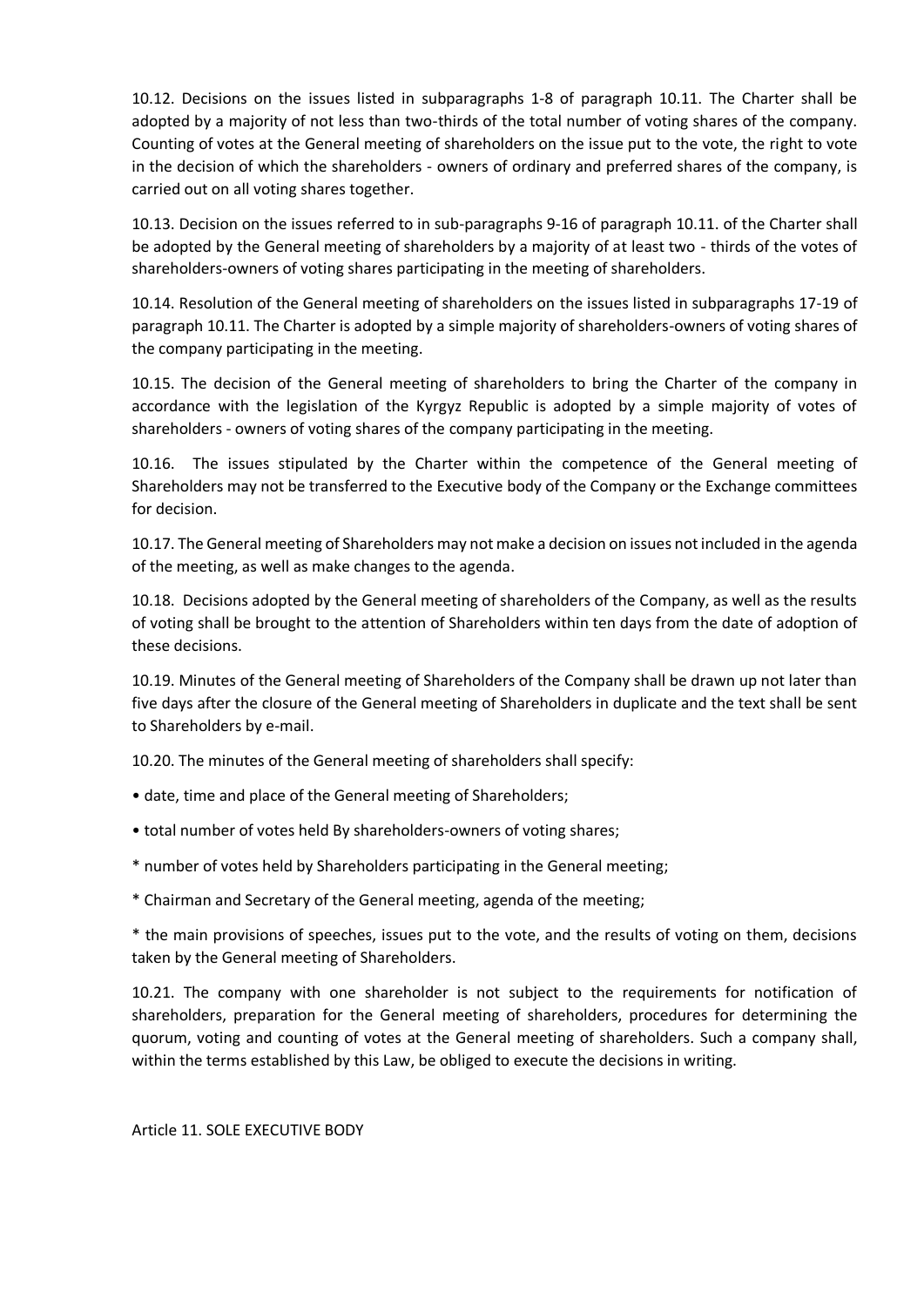11.1. The current activities of the company are managed by the sole Executive body of the company – the General Director.

11.2. The General Director of the company is elected by the General meeting of shareholders for a period of 1 year. A person elected as the General Director of the company may be re-elected an unlimited number of times.

11.3. The General Director acts on behalf of the company without a power of attorney, including representing its interests, makes transactions on behalf of the company, approves the staff, issues orders and gives instructions binding on all employees of the company.

11.4. Director General by virtue of his competence:

\* Provides operational management of the Company's business activities;

\* Makes any decisions on behalf of the Company in subsidiaries and affiliates;

\* Votes on any agenda items in subsidiaries and affiliates;

\* Submit to the shareholders ' Meeting for approval development programs and plans, as well as reports on their implementation;

\* Convokes annual and extraordinary General meeting of shareholders of the company;

\* Form and approve the agenda of the General meeting of shareholders, except as provided by this Law, as well as other issues related to the preparation and holding of the General meeting of shareholders;

\* Makes decisions on the conclusion of a major transaction, the subject of which is the property, the value of which is up to 20 percent of the book value of the company's assets at the date of the decision to make such a transaction, except for the paid-in property of the Authorized capital;

\* Enter into contracts and agreements;

\* Takes measures to encourage employees and imposes penalties on them in accordance with the legislation of the Kyrgyz Republic;

\* Approves the staffing within the established wage Fund;

\* Accepts and dismisses employees in accordance with the staff schedule;

\* Makes decisions on operational issues of internal and main activities of the Company;

\* Makes proposals for consideration of General meetings of shareholders on issues within their competence;

\* Performs other actions that do not contradict the legislation of the Kyrgyz Republic and this Charter, necessary to achieve the objectives of the Company.

\* The General Director acts on behalf of the company without a power of attorney, represents It in all institutions, enterprises and organizations, both in Kyrgyzstan and abroad, issues power of attorney, opens settlement and other accounts in banks.

\* Defines and approves the internal regulations Of the Company;

\* Develops appropriate guidelines for the functioning of the Company;

\* Acquires, uses, is the owner and Manager, rents and leases, writes off the balance sheet, puts on conservation, sells and in any other way is in charge of real estate and other property in accordance with this Charter, as well as makes other industrial, commercial, financial transactions, real estate transactions;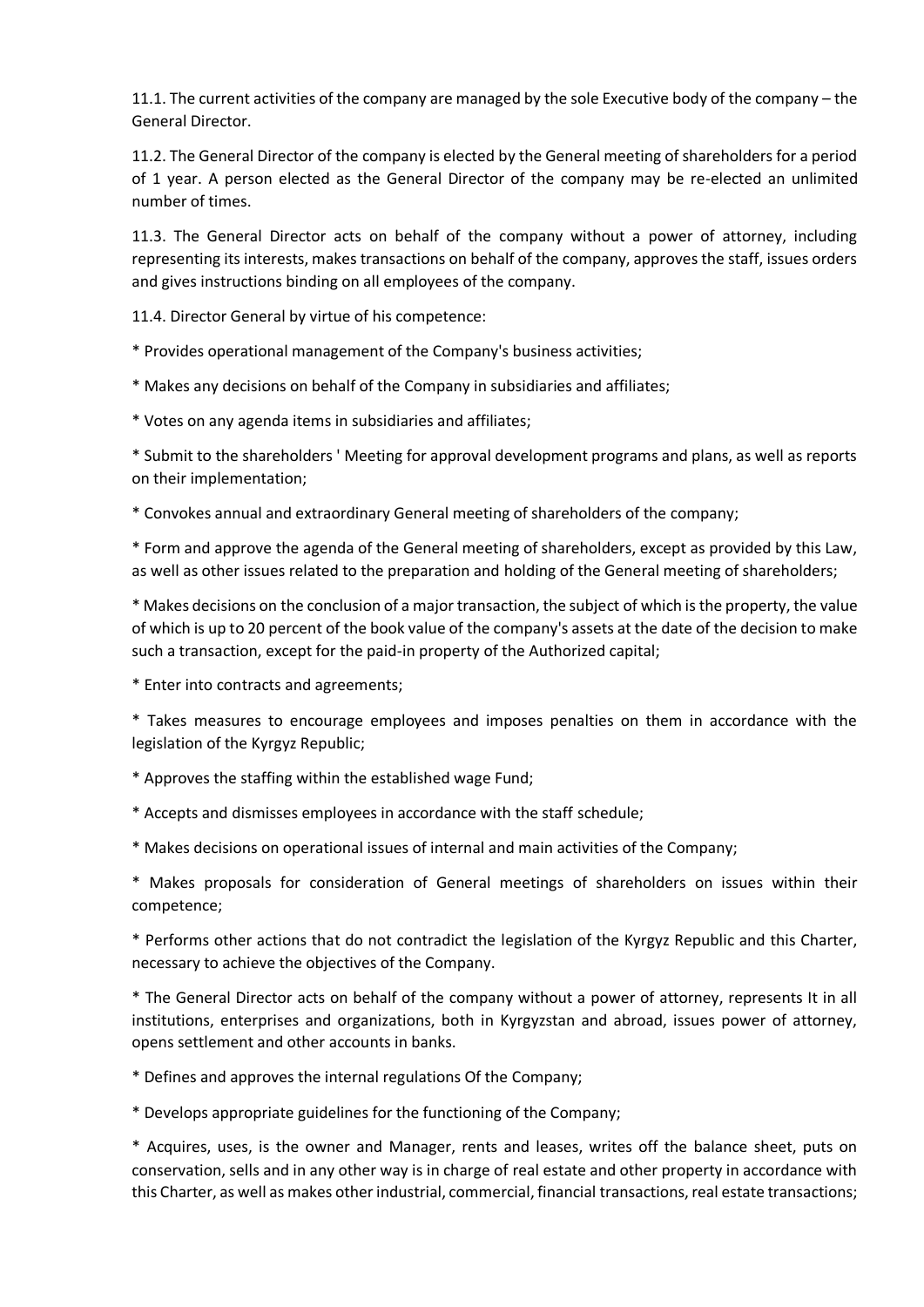11.5.The General Director of the Company shall submit the annual report, balance sheet and profit and loss account to the General meeting of shareholders. The annual report, balance sheet, profit and loss account must be signed by the General Director and the chief accountant of the Company.

Article 12. AUDITOR

12.1. The auditor is elected both from among shareholders and from among persons who are not shareholders, the auditor cannot be an employee of the Company;

12.2. The company's auditor is elected by the General meeting of shareholders for a term of three years.

12.3. The auditor controls financial and economic activities of the Company.

12.4. Audit of financial and economic activities of the Company is carried out on the basis of the results of the Company's activities for the year, as well as at any time on the initiative of the auditor of the Company, the decision of the General meeting of shareholders, or at the request of the shareholders of the Company owning a total of not less than 10 percent of the voting shares of the Company.

12.5. At the request of the auditor of the Company, persons holding positions in the management bodies of the Company are required to provide documents on the financial and economic activities of the Company.

12.6. The auditor of the Company has the right to demand the convening of an extraordinary General meeting of shareholders.

Article 13. THE PROCEDURE FOR PREPARING AND HOLDING THE GENERAL MEETING OF SHAREHOLDERS

13.1.The annual General meeting of shareholders is held annually no later than may 1 of the year following the reporting year. The annual General meeting of shareholders is convened by the General Director of the Company.

13.2. The remaining meetings are extraordinary and are convened by the General Director in accordance with the procedure and terms established by Law and internal documents of the Company.

13.3. The company is obliged to notify the shareholders of the meeting no later than 20 days before the date of its holding. The notice of shareholders on holding the General meeting shall be published in one of the printed national mass media in the state and official (Russian) languages, and shall be sent to each shareholder at the address specified in the register of shareholders. The notice must contain the name, date, time (time of registration and time of the expected start of the meeting) and the place of the meeting, the date of drawing up the list of shareholders entitled to participate in the General meeting of shareholders, the agenda of the General meeting, the procedure for familiarizing shareholders with information and materials for the meeting.

13.4. The General meeting shall not be entitled to make a decision on issues not included in the agenda unless the opposite decision is adopted unanimously at the meeting at which all shareholders – owners of voting shares of the Company are represented. If the term was less, or the notice on convocation of meeting was not sent, decisions of meeting will have legal force on condition of their unanimous adoption at meeting.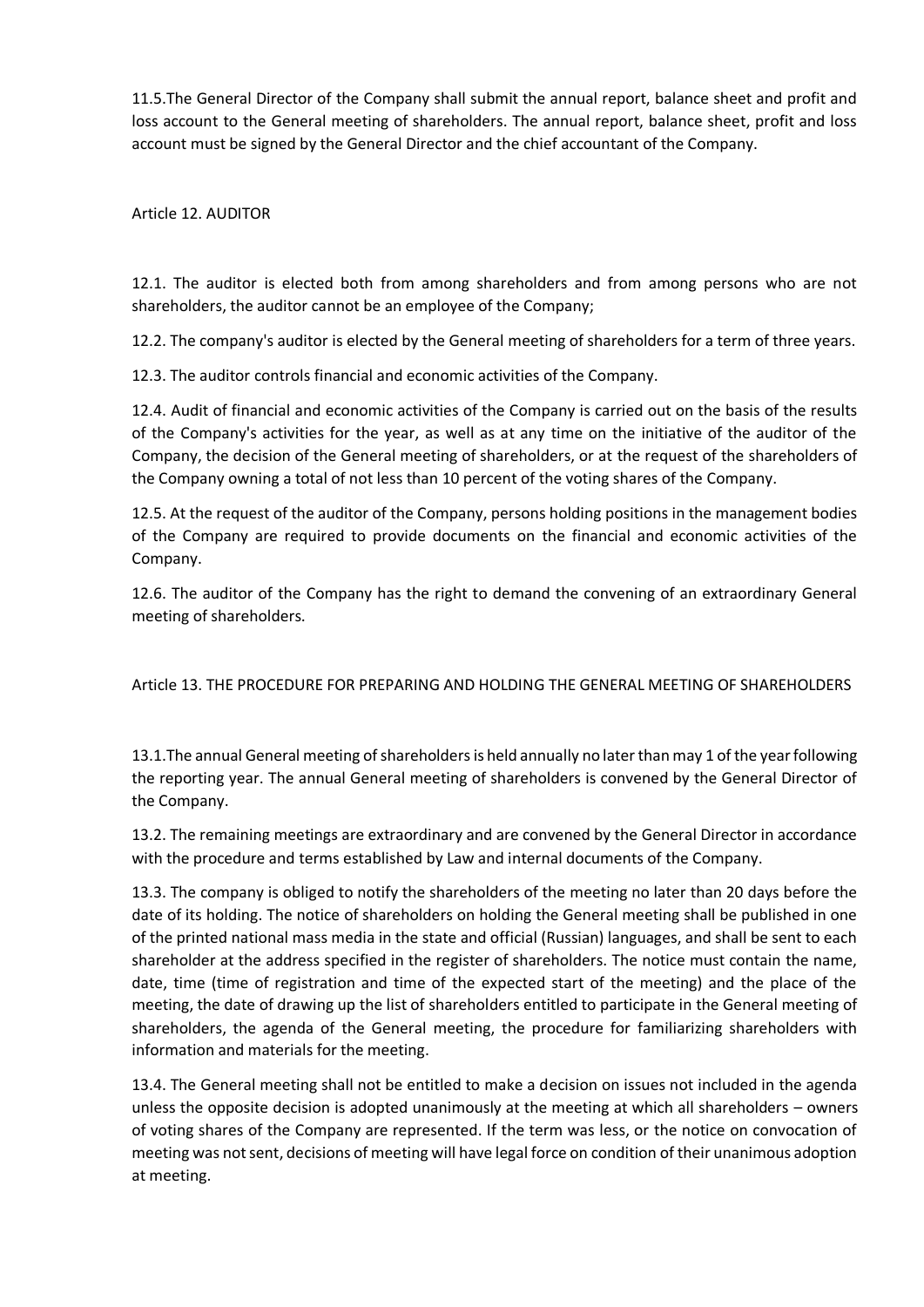13.5. By open voting, the participants of the meeting elect The Chairman of the meeting, who is responsible for preventing infringement of the rights of any of the shareholders.

13.6. When registering a shareholder for participation in The General meeting, the registration Commission shall issue ballots to each voting shareholder.

13.7. Shareholders may cast their votes in person or through their representative or representatives holding a power of attorney in writing. Each power of attorney must indicate the purpose of its use. Duly appointed representatives of shareholders shall submit the original power of attorney to the registration Commission. The appointed representatives of the shareholders shall exercise their right to vote in accordance with the procedure established by the power of attorney. The registration Commission is responsible for compliance with the provisions of the power of attorney.

13.8. The General meeting is authorised (has a quorum) if at the end of registration shareholders (their representatives) holding in aggregate more than 60 percent of the placed voting shares of the Company have registered for participation at the General meeting of shareholders.

13.9. If there is no quorum for the General meeting of shareholders, the date of the new General meeting of shareholders is announced. Changing the agenda during the new General meeting of shareholders is not allowed. A new General meeting of shareholders convened to replace the failed one shall be entitled if, at the time of the end of registration, shareholders (their representatives) having in total not less than 40 percent of the votes of the placed voting shares of the Company were registered to participate in it.

13.10. If the date of the General meeting of shareholders is postponed due to the absence of a quorum for less than 30 days, the shareholders entitled to participate in the General meeting of shareholders shall be determined in accordance with the list of shareholders entitled to participate in the failed meeting of shareholders.

13.11. The company with one shareholder is not subject to the requirements for notification of shareholders, preparation for the General meeting of shareholders, procedures for determining the quorum, voting and counting of votes at the General meeting of shareholders. Such a company shall, within the terms established by this Law, be obliged to execute the decisions in writing.

Article 14. CONDITIONS OF THE TERMINATION OF ACTIVITIES OF THE COMPANY.

14.1. The activity of the Company shall be terminated in case of its liquidation or reorganization on the grounds provided by the legislation of the Kyrgyz Republic.

14.2. The reorganization of the Company (merger, accession, division, allocation, transformation) is carried out in accordance with the Civil Code of the Kyrgyz Republic and other legislative acts of the Kyrgyz Republic and this Charter.

14.3. The decision on reorganization of the Company is made by the General meeting of shareholders, which determines the order and terms of reorganization in accordance with the legislation of the Kyrgyz Republic.

14.4. All types of reorganization of the Company shall be carried out not earlier than within two months after the publication of the notice in the official press in accordance with the legislation of the Kyrgyz Republic and this Charter. Creditors have the right within two months from the date of announcement of the forthcoming reorganization to submit the requirement to the Company for early termination or performance of the relevant obligations and compensation of losses to them.